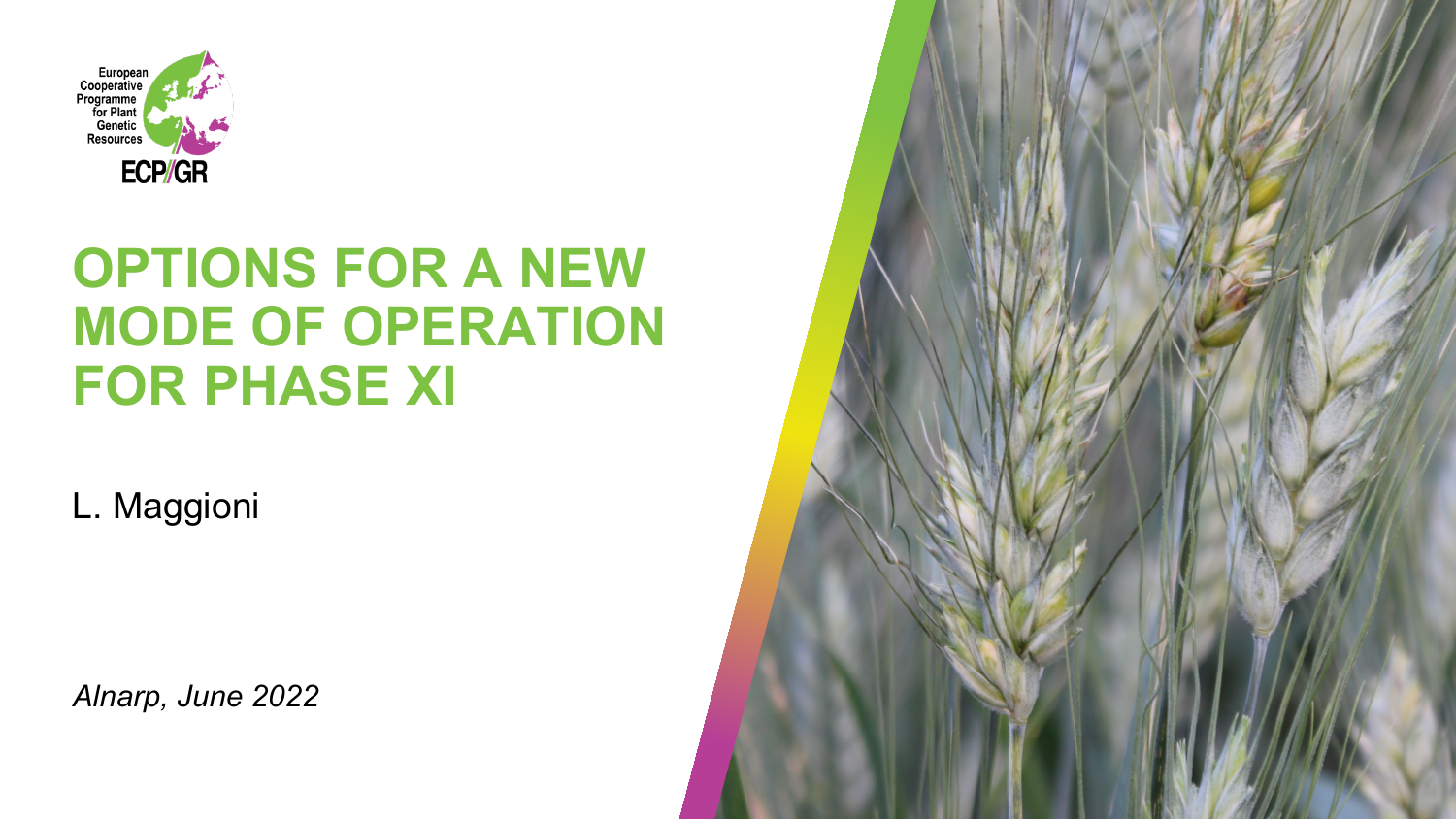## **Current ECPGR structure**

| <b>Bodies/structures</b>         | <b>Actions/Actors</b>                                                                        | <b>Budget source</b>                                            |
|----------------------------------|----------------------------------------------------------------------------------------------|-----------------------------------------------------------------|
| <b>Steering Committee</b>        | 2 meetings                                                                                   | <b>ECPGR</b>                                                    |
| <b>ExCo Chair</b>                | <b>Travel and managerial</b>                                                                 | <b>ECPGR</b>                                                    |
| ExCo                             | 4 members – Travel                                                                           | <b>ECPGR</b>                                                    |
| Secretariat                      | 1. Secretary<br>2. Admin assistant<br>3. Scientific officer<br>4. Editing and communications | ECPGR + project funds (EVA,<br>GenRes Bridge AGENT,<br>Germany) |
| <b>Genetic Resources journal</b> | Editor = Scientific officer                                                                  | <b>GenRes Bridge funds/</b><br><b>ECPGR-ERFP</b>                |
| <b>Working Groups - Crops</b>    | 20 Crop $+$ 4 Thematic<br>Meetings + other actions (Grant<br>Scheme)                         | ECPGR +<br>project funds (Germany/EC)                           |
| <b>WG Chair/Vice-Chair</b>       | Coordination                                                                                 | In-kind                                                         |

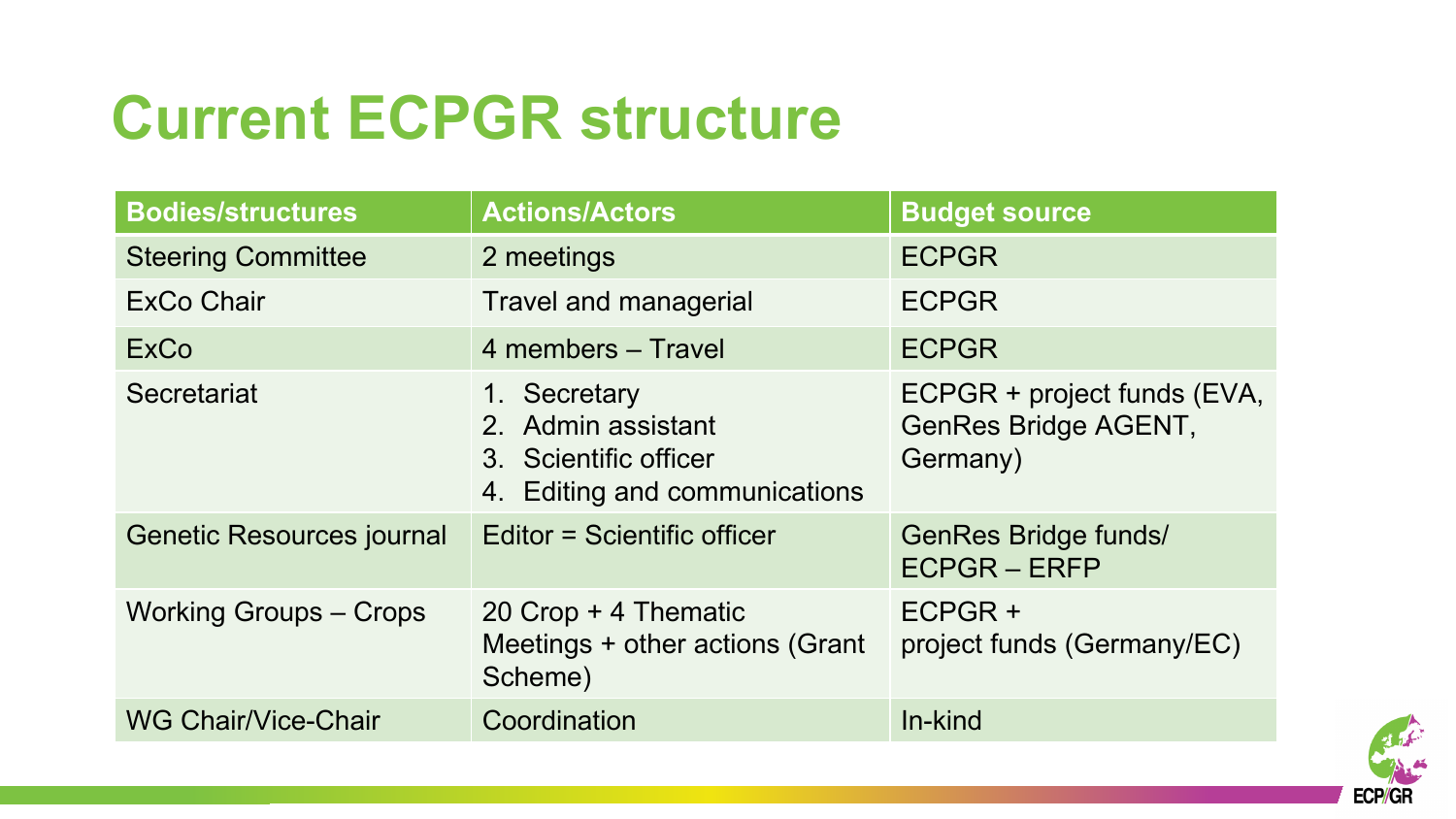# **Current ECPGR structure - continued**

| <b>Bodies/structures</b>             | <b>Actions</b>                                                | <b>Budget source</b>                          |
|--------------------------------------|---------------------------------------------------------------|-----------------------------------------------|
| <b>EURISCO</b>                       | Database and coordination                                     | ECPGR + project funds<br>(German/EC)          |
| <b>EURISCO Advisory</b><br>Committee | <b>Meetings</b>                                               | German project                                |
| <b>EVA</b>                           | Coordination and implementation                               | German project + private<br>companies in kind |
| <b>AEGIS</b>                         | Coordination                                                  | <b>None</b>                                   |
| <b>Task Forces</b>                   | <b>Communication strategy PGR</b><br><b>Strategy drafting</b> | In-kind                                       |

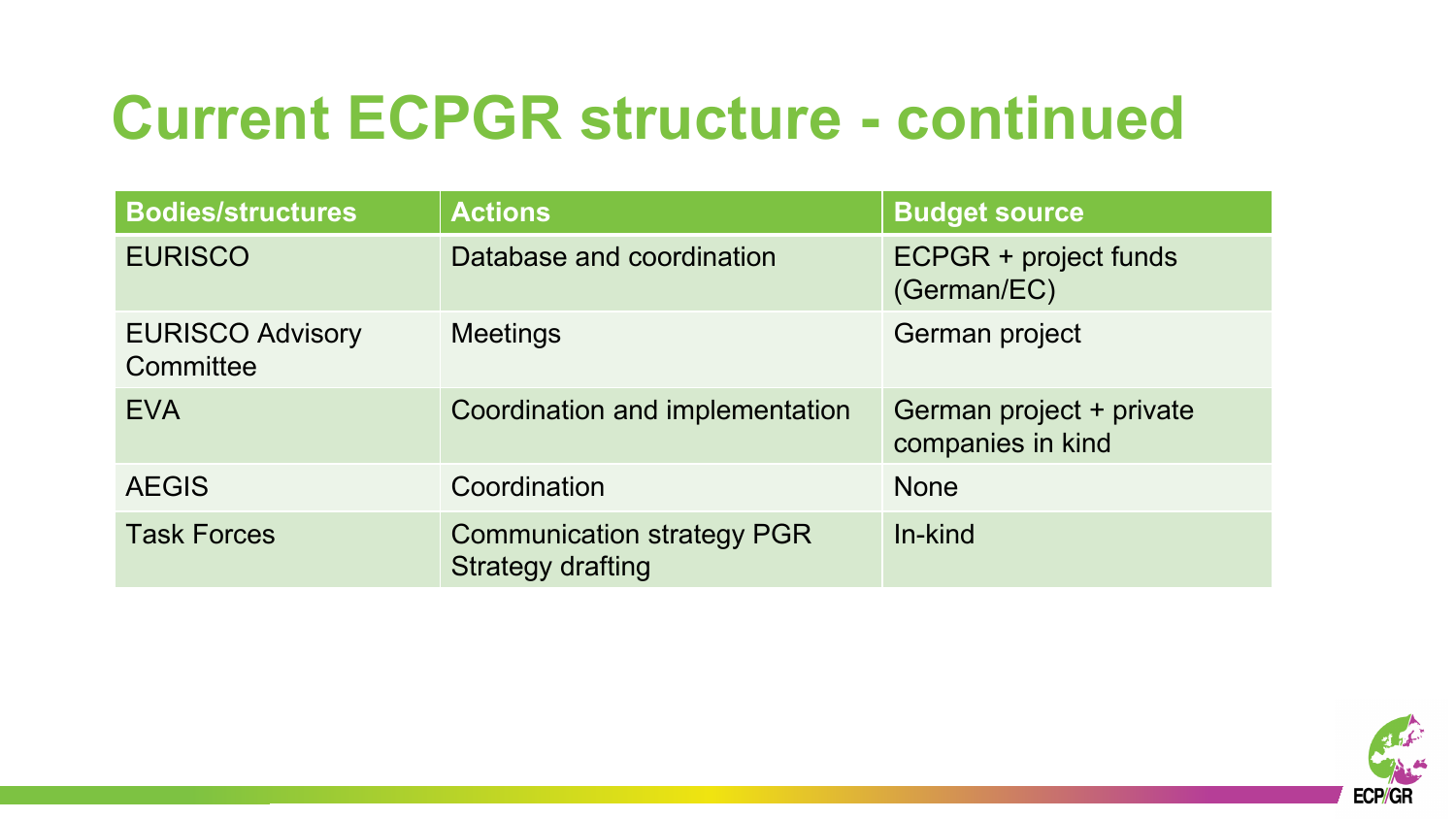# **Current ECPGR mode of operation**

| <b>Tools</b>        | <b>Actions</b>                                                         | <b>Budget source</b>      |
|---------------------|------------------------------------------------------------------------|---------------------------|
| <b>WG Meetings</b>  | - At request<br>- Country quota                                        | Meetings budget line      |
| <b>Grant Scheme</b> | - Calls for proposals to implement<br>elements of the ECPGR objectives | Other actions budget line |

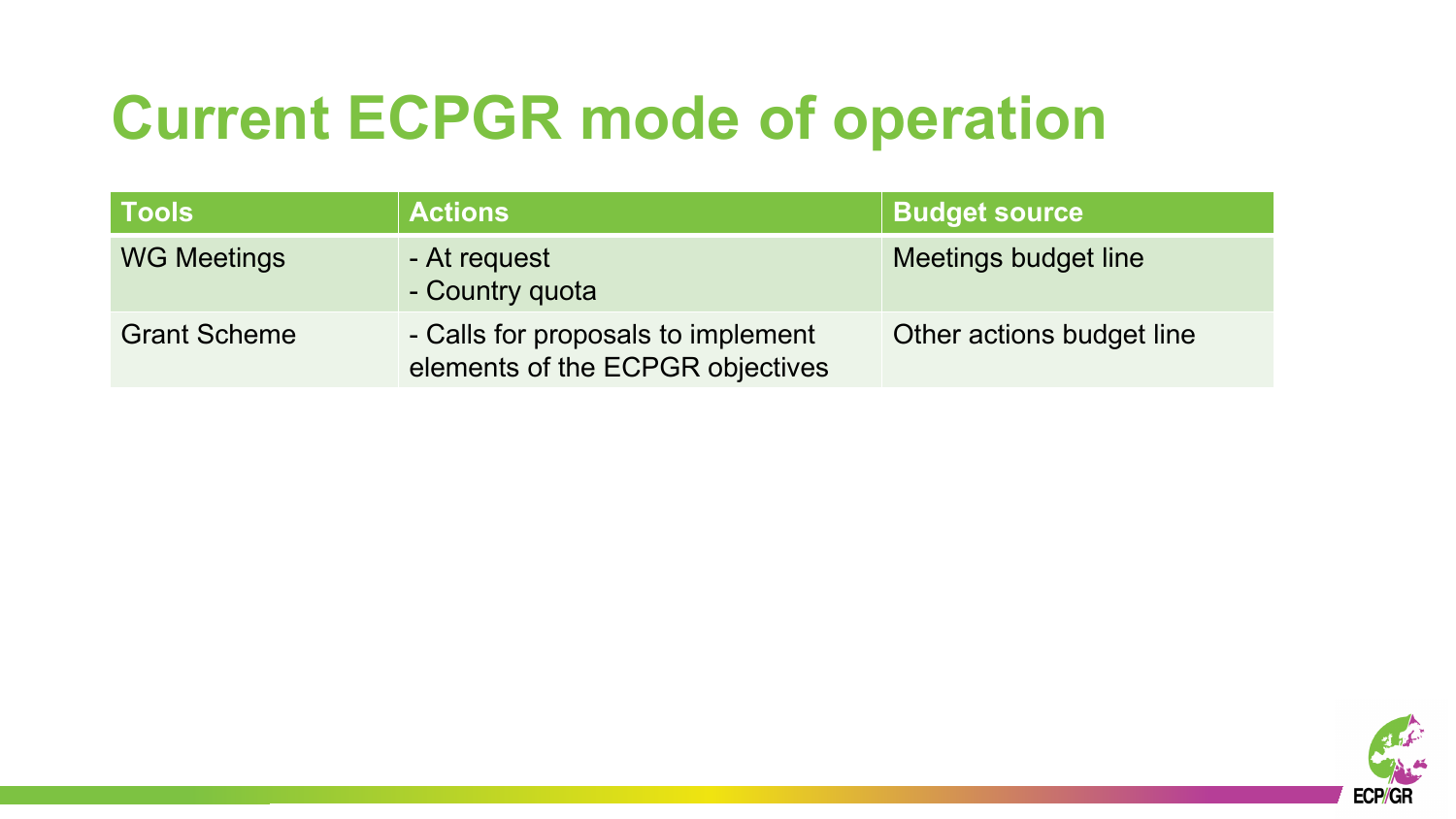## **Mode of operation Phase XI – Option 1: Continuity**

- Maintain same structures and similar mode of operation as in Phase X
- Small adjustments as per WG Chairs' suggestions
- Adapt budget to existing structures based on priorities defined by the SC

The Working Groups need to adapt to objectives in a competitive environment

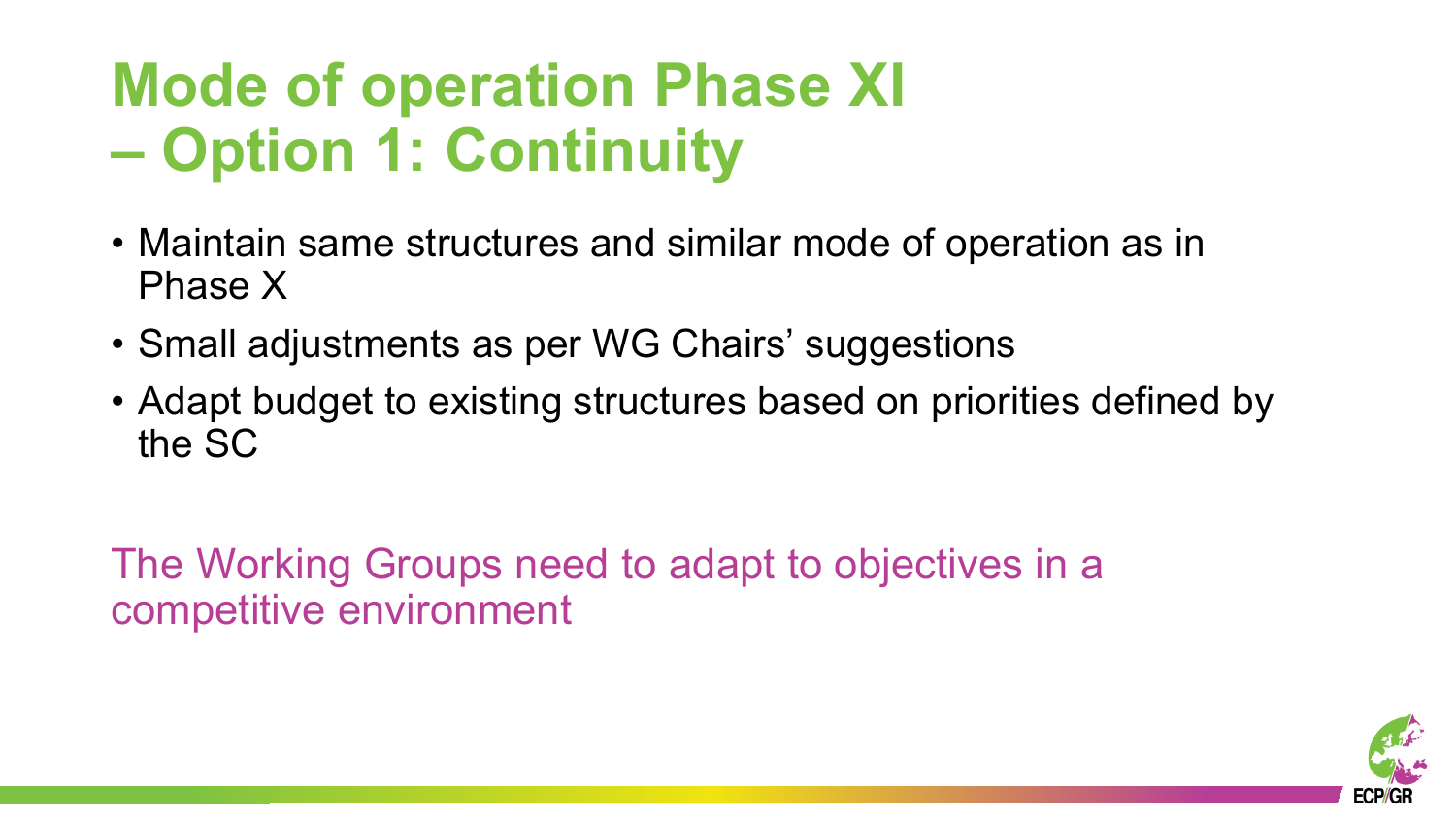### **Mode of operation Phase XI – Option 2: Revolution**

• ExCo or Task Force to revisit entire structure during the next year and create structures based on tasks/priorities mandated by the Steering Committee

Example: Only Ad hoc groups or Task Forces to resolve specific tasks with a defined budget:

- Develop certification system
- Define indicators
- Analyze legislation
- $\cdot$  Etc.

Priority tasks are accomplished by appropriate designated bodies. The Working Groups disappear and with them the skeleton of the ECPGR Community.